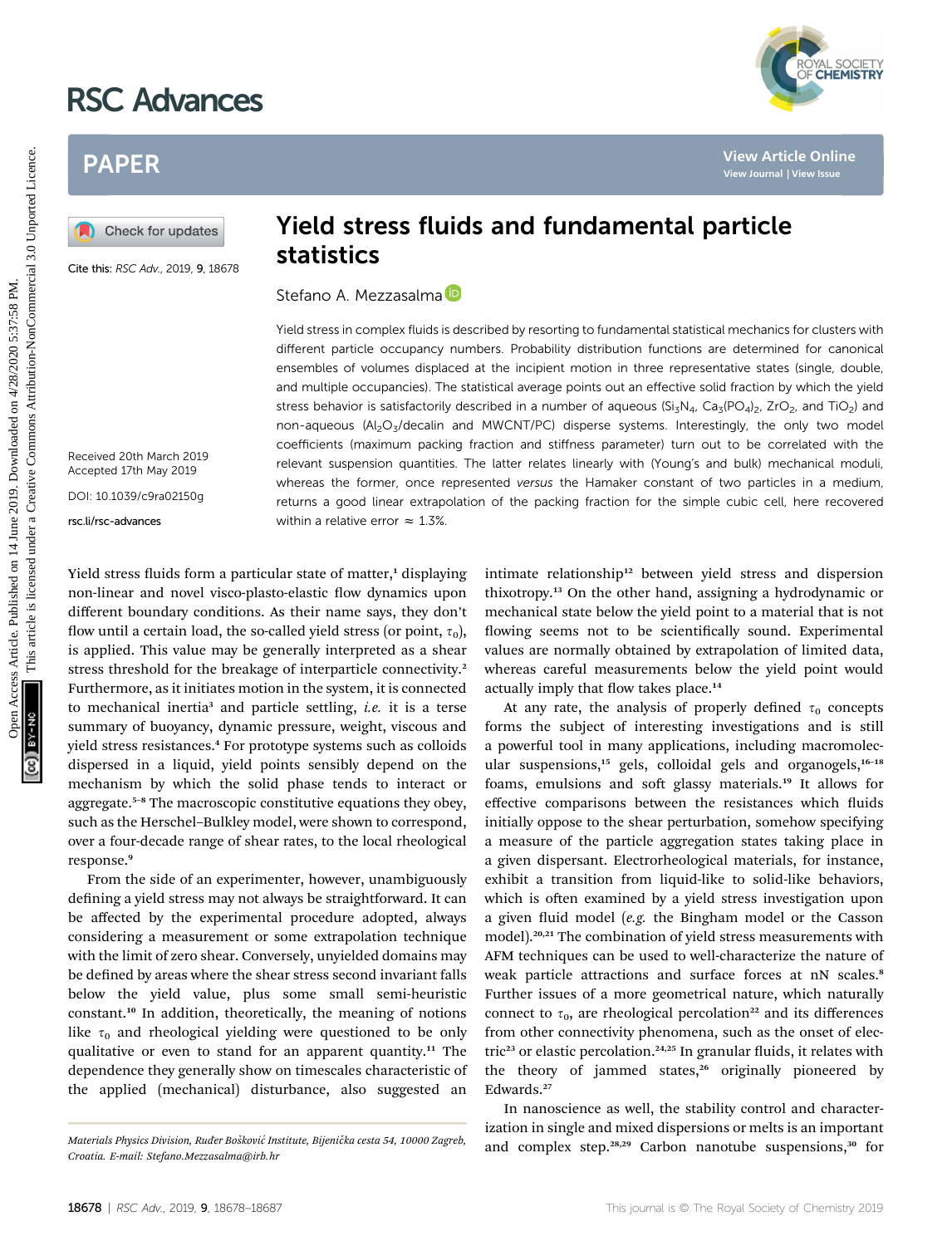example, can be prepared in association with other molecular systems, like surfactants and polymers $31-33$  or by (either covalent or non-covalent) functionalization of their walls with reactive groups, which increases the chemical affinity with dispersing agents.<sup>34</sup> As a consequence of large molecular aspect ratios and significant van der Waals's attractions, the nanotube aggregation is highly enhanced, giving rise to strongly anisotropic systems of crystalline ropes and entangled network bundles, which are difficult to exfoliate, suspend or even characterize.<sup>35</sup> Stable CNT dispersions of controlled molecular mass may also exhibit polymeric behavior, and be quantitatively studied by equations taken from the well-established science of macromolecules.36,37

This paper puts forward a basic approach, mostly focused on equilibrium arguments, to devise a yield stress law connected with particle statistics. By conjecturing an ensemble of effective volumes 'displaced' at the incipient state of motion, a statistical mechanics picture of  $\tau_0$  is proposed. This affords a phenomenological hypothesis that can be developed with reasonable simplicity. The derived relations are applied to typical disperse systems in colloid science and soft matter, such as aqueous and nonaqueous suspensions of ceramic/metal oxides and nanoparticles.

#### Defining an ensemble of volumes at the incipient motion

Yield stresses can be generally written as a sum of pairwise bonding contributions, where each particle pair is assigned a larger volume than the juxtaposition of the two initial units,38,39 or by averaging the geometric part of the Hamaker expression over a representative pairwise cell.<sup>6</sup> This analysis relies instead on a statistical definition of an effective volume concept  $(V_d)$  in a thought experiment. We suppose that, in yielding a dispersion, a canonical ensemble of volumes is displaced from the rest configuration and fulfils well defined statistical laws in thermal equilibrium, at a constant particle number and dispersion volume. The energy perturbation at the onset of motion will diminish with an increasing solid fraction in a representative large cell  $V_{d}$ , reflecting an increase in  $\tau_{0}$ .

The disperse system will be conjectured to consist of an ensemble of elementary cells, each containing or not containing at least an aggregated solid unit (onwardly referred to as the "cluster" = cell + aggregates). An equilibrium total cluster number then can be identified with a conserved sum of aleatory variables  $(N_k)$ :

$$
n = \sum_{k} N_k \tag{1}
$$

whose values specify the aggregation statistics in each cell  $k$ . In the simplest limit cases, one may assign (A) a two-valued set,  $N_i = \{0,1\}$ , meaning that the *i*-th cell will be respectively empty or occupied by an aggregate, or (B) it may take any integer value,  $N_i = \{0,1, \ldots \infty\}$ , defining in the extreme case, a cell that would be capable of hosting an open aggregate number. We complete this definition by a second relationship for the portions of fluid displaced in the experiment, conceived for simplicity as a set of discrete terms obeying the following combination law of volumes:

$$
\frac{1}{V_{\rm d}} = \sum_{k} \rho_k \tag{2}
$$

where  $\rho_k = N_k/V_k$  is the k-th cluster density, and  $V_k$  is the k-th contribution to  $V<sub>d</sub>$ . Yield strength will reflect the configuration statistics over the ensemble. Any cell containing aggregates will contribute to it, otherwise it won't affect  $\tau_0$  (see Fig. 1). In 'simple' yield stress fluids, rest interactions are known to prevent the aggregation structure from breaking as a consequence of thermal agitation, and slow flows display a plastic behavior at very large deformations, without irreversible structural variations.<sup>1,40</sup> However, the equation systems  $(1)$  and  $(2)$ will be supposed to generally hold and be adopted irrespective of specific fluid dynamics properties  $(e.g.$  thixotropy or shearthinning, pseudo-plasticity, etc.). Note that the density concept which the first two equations refer to does not coincide with the average dispersion density. The aim is to define an ad  $hoc$  (i.e. apparent, quasi-static) solid fraction value by which the yield stress response can be obtained by a statistical mechanics approach at the incipient state of motion. Paper<br> **Converting the article controlled on 14 June 2019.** This article is likely the controlled on the paper article is likely the controlled on 2019. The common access Article is likely the common access Article is lik

A criterion assigning a sum over aggregation states is required for a thermodynamic framework, with this being promptly done by the usual partition function concept:

$$
Z = \sum_{\{N_i\}} \prod_i P_i \tag{3}
$$

To give a suitable representation of the statistical issue, we define  $P_i = P_i(v, V_i)$  to be the probability of finding in  $V_i$  an empty (liquid) portion of volume  $\nu$  or, equivalently, an empty volume fraction  $\psi_i \equiv v/V_i$ . As we will tackle enough concentrated systems, this choice is suitable for an application of Poisson's statistics. For spherically symmetric units and negligible excluded volumes, an expression like:

$$
P_i \approx e^{-\varepsilon \nu \rho_i} \tag{4}
$$

may be adopted, $41$  implying:

$$
Z = \sum_{N_1, N_2, \dots} e^{-\epsilon v \rho_1 - \epsilon v \rho_2 - \dots} \tag{5}
$$



Fig. 1 Scheme of the fluid cluster structure at the incipient motion. Cell volumes aren't necessarily equal, as depicted here. Those in grey, with cell occupancy larger than zero, contribute to eqn (2).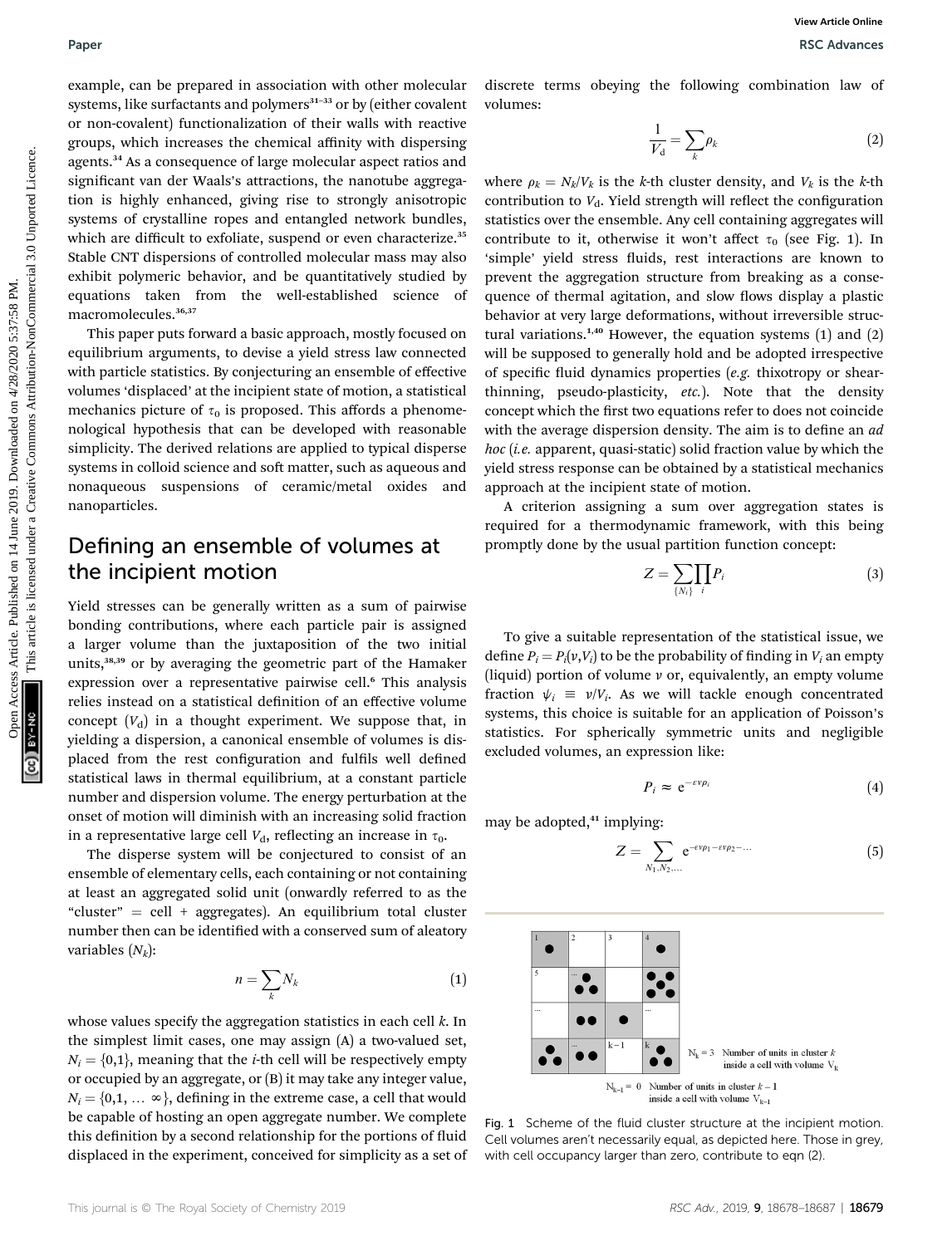with normalized canonical probabilities, constrained to eqn (1) and (2):

$$
p(\{\rho_k\}, V_d) = Z^{-1} \prod_i P_i
$$
 (6)

The quantity  $\varepsilon$  is introduced as a measure of cluster–cluster interaction strength, $42$  and regarded for simplicity as a homogeneous stiffness parameter, independent of  $\{\rho_i\}$ . The volume fraction  $\psi_i$  is a characteristic of the implied aggregation state.

We will relate the average occupancy in a generic singleparticle state to the cluster interaction extent, and thus to  $\tau_0$ . Particle indistinguishability, which is commonly a non-classical feature (but not only, see e.g. ref. 43), will be retained in this framework. From the rules of statistical mechanics, one therefore gets:

$$
\langle N_i \rangle = Z^{-1} \sum_{N_1, N_2, \dots} N_i e^{-\epsilon \psi_1 N_1 - \epsilon \psi_2 N_2 - \dots} \tag{7}
$$

that, in light of eqn (2), may be rewritten as:

$$
\langle N_i \rangle = \frac{Z_i}{Z} \sum_{N_i} N_i e^{-\epsilon N_i \psi_i}
$$
 (8)

Here,  $Z_i$  denotes the partition function with state  $i$  omitted:

$$
Z_i = \sum_{\{N_{k+i}\}} \prod_{k \neq i} P_k \tag{9}
$$

i.e. corresponding to the restricted sum:

$$
n = \sum_{k \neq i} N_k \tag{10}
$$

Developing eqn (8) returns a distribution of (A) Fermi–Dirac or (B) Bose–Einstein type, and the proof of such a formal analogy is resumed in Appendix 1 upon mapping:

$$
E_k = \varepsilon k_\text{B} T \psi_k \tag{11}
$$

with  $k_B T$  being the Boltzmann thermal energy. This phenomenological equation redefines an effective volume fraction in the displaced fluid (Fig. 2). It has an intuitive significance, as energy



Fig. 2 Sketch of the canonical volume ensemble. Total volume  $V + V^*$ energy  $E + E^*$ , and individual particle numbers are held constant, with  $n \ll n^*$ .

perturbations  $(E_k)$  will increase with increasing temperature, stiffness parameter and the velocity perturbation at the onset of motion, reflected by a larger liquid fraction  $(\psi_k)$ , *i.e.* conditions normally implying a smaller yield stress. In the next section, some observations on fractional statistics, lying between (A) and (B), are reported as well the introduction of an intermediate state (C).

Finally, an equivalence between volume and energy was formerly introduced by Edwards and Oakeshott, although in a different context.<sup>27</sup> Their pioneering theory of powders faced the issue of a statistical mechanics analysis of non-thermal systems, like granular fluids.

#### Yield stress and cluster statistics

The most general pressure equation is written as a microscopic average of the stress tensor over the statistical distribution of particle states, provided here by eqn  $(7)$ .<sup>44</sup> As yield stresses are likewise expected to be linear combinations of  $\langle N_i \rangle$  with unknown (tensor) coefficients, we specialize the calculation to the mean cluster occupancy in the overall representative state conjectured by eqn (2): **EXAMPRES Articles.** Constrained to eqn.(1) perturbations (Eq) all increase with increasing ampentuate<br>
only in the properties are the creative of the creative Commons Article is likely the common and the creative<br>  $P(t|\alpha_$ 

$$
\psi = \sum_{k} \psi_{k} \tag{12}
$$

i.e.:

$$
\tau_0 \sim \langle N(\psi) \rangle \tag{13}
$$

The proportionality constant in this relationship will be removed by forming the experimental quantity  $\tau^* = \tau_0/\tau_M$ , *i.e.* dividing by the largest stress within a class of homogeneous and comparable measurements.

In (A), with a two-valued statistics, the arrangement of particle clusters takes the form (Appendix 1):

$$
\langle N_i \rangle = (e^{a+\varepsilon \psi_i} + 1)^{-1} \tag{14}
$$

with  $a$  being a characteristic fluid property, expressible as:

$$
a = -\varepsilon \psi_a \tag{15}
$$

for some aggregation state denoted by  $\psi_a$ . It describes a liquid volume fraction at which the distribution function may either show a phase-like transition or a (rheological) percolation point.<sup>23</sup> Correspondingly,  $\varepsilon$  gives a measure of the average rate at which  $\tau_0$  is changing near  $\psi_a$ . The yield stress value as a function of  $\psi$  thus reads:

$$
\tau_{0,1}(\psi) = [e^{\epsilon(\psi - \psi_a)} + 1]^{-1}
$$
 (16)

and, as the solid fraction  $\theta$  complementing  $\psi$  obeys:

$$
\psi + \theta = \psi_a + \theta_a \equiv 1 \tag{17}
$$

the normalized distributions of values in  $\theta$  will scale as:

$$
\tau_1^*(\theta) = [\xi(\theta) + 1]^{-1}
$$
 (18)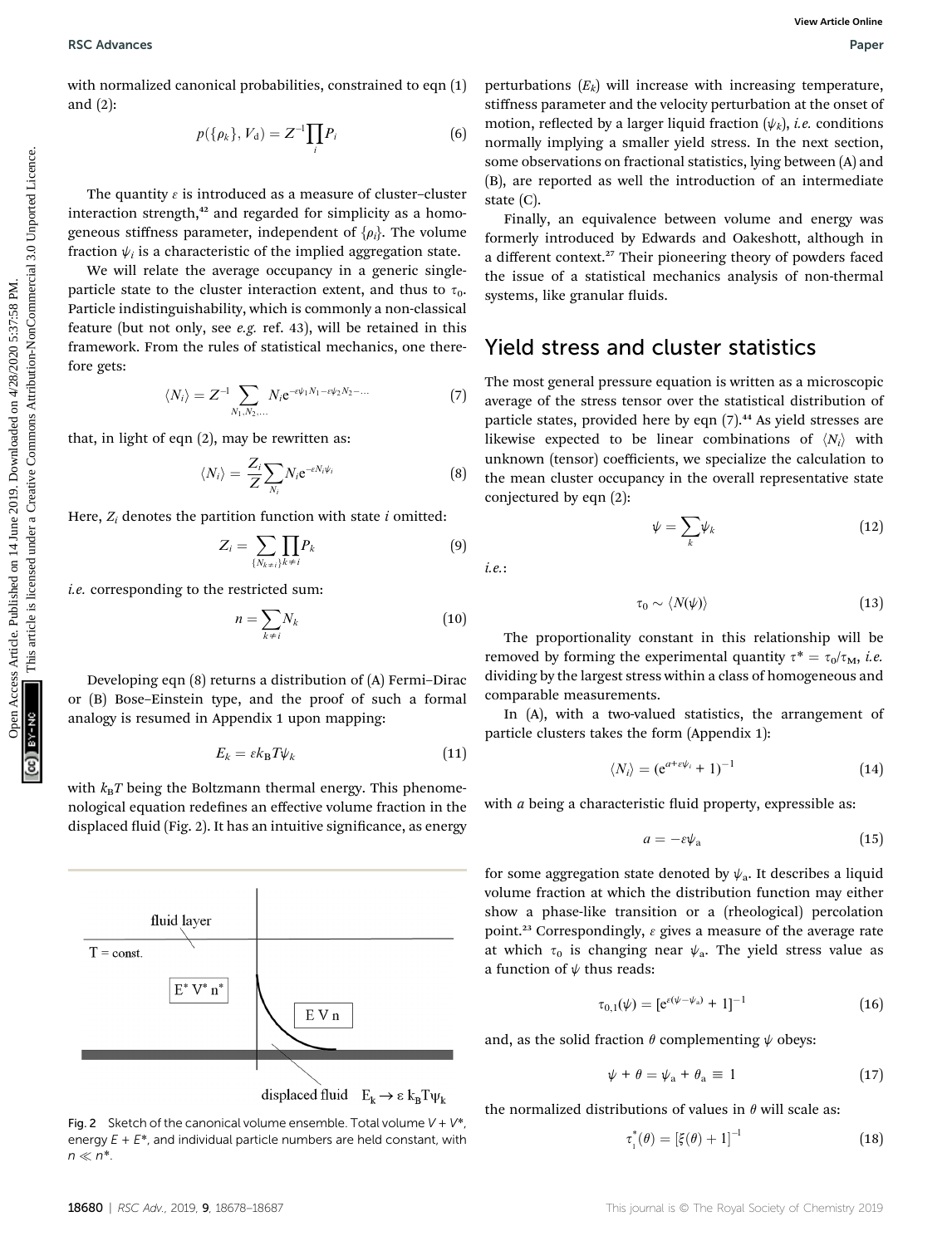still with  $\tau_1^* = \tau_{0,1}/\tau_{1,M}$ , with  $\theta_a$  being a critical threshold/<br>maximum positive density and. maximum packing density, and:

$$
\xi(\theta) = e^{-\varepsilon(\theta - \theta_a)} \tag{19}
$$

In (B), the expression for an infinitely-valued statistic is regained as:

$$
\langle N_i \rangle = (e^{a + \varepsilon \psi_i} - 1)^{-1}
$$
 (20)

so that:

$$
\tau_{\infty}^*(\theta) = \left[\xi(\theta) - 1\right]^{-1} \tag{21}
$$

Note that, as this distribution approaches infinity for  $\xi \rightarrow 1^+,$ it can no longer be normalized to unity. The idealized situation in which cells are permitted to be indefinitely occupied corresponds to the steepest liquid–solid transitions or percolation points contemplated by the model in its present form.

When the maximum cell occupancy is neither unitary nor infinite, it can be proven that:<sup>45</sup>

$$
\tau_{1/\alpha}^*(\theta) = [w_\alpha(\xi) + \alpha]^{-1} \tag{22}
$$

upon validity of the implicit relation  $w_{\alpha}^{\alpha} (1 + w_{\alpha})^{1-\alpha} = \xi(\theta)$ ,  $\alpha \in \mathbb{R}$  and  $\alpha \in \mathbb{R}$  and  $\alpha \in \mathbb{R}$  and  $\alpha \in \mathbb{R}$  and  $\alpha \in \mathbb{R}$  and  $\alpha \in \mathbb{R}$  and  $\alpha \in \mathbb{R}$  and  $\alpha \in \mathbb{R}$  and  $\alpha \in \mathbb{R}$  a [0,1]  $\cap$  Q. This parameter,  $\alpha \leq 1/(N_r)$ , gives a terse summary of the fractional interaction state, the extreme limits of which return type A ( $\alpha = 1$ ) and B ( $\alpha = 0$ ) laws. In between, an intermediate 'statistical interaction' follows, being attractive or repulsive depending respectively on whether  $\alpha < \frac{1}{2}$  or  $\alpha > \frac{1}{2}$ .<sup>46</sup> A general treatment of a-states would raise tough formal and numerical issues, falling beyond the experimental verification purposes of this work. In the next section, we thus limit ourselves to the neutral state  $\alpha = \frac{1}{2}$  (type C), which can be solved explicitly  $(e.g. \alpha = \frac{1}{4}, \frac{1}{3}, \frac{2}{3}, \frac{3}{4})$  to return  $\left[w_2(\xi) + \frac{1}{2}\right]^2 = \xi^2 + \frac{1}{4}$ .<sup>45</sup> The semi-heuristic position  $w_{\alpha}(\xi) \equiv \xi$ , now with  $\alpha' \in [-1,1]$ ,<br>would be rather convenient for an intuitive data analysis, but is would be rather convenient for an intuitive data analysis, but is formally inadequate for a model comparison, and is therefore disregarded. Open Access Article. Published on 14 June 2019. Downloaded on 4/28/2020 5:37:58 PM. This article is licensed under a [Creative Commons Attribution-NonCommercial 3.0 Unported Licence.](http://creativecommons.org/licenses/by-nc/3.0/) **[View Article Online](https://doi.org/10.1039/c9ra02150g)**

#### Results and discussion

Yield stress measurements are normally reported against solid fractions like the volumetric  $(\phi)$  or the mass concentration. To get the dependence  $\xi = \xi(\phi)$ , consider a fluid layer bounded on one side by the plane surface  $xz$ . For a flow perturbation implied by a constant velocity  $\delta U_{\text{ex}}$  exerted at the surface, the velocity component  $x$  at a distance  $y$  from the plane will obey the profile  $\delta u_x / \delta U = \Phi^{-}(y / \sqrt{4 \nu \delta t})$ , in which v is the kinematic viscosity and  $\delta t$  is a small time interval.<sup>47</sup> The complementary error function, denoted by  $\Phi^-$ , quantifies the velocity fraction transmitted to the fluid upon shearing, and thus can be adopted for the evaluation of  $\theta$  illustrated in Fig. 3 and explained in detail in Appendix 2.

If the velocity profile is averaged over an incompressible liquid flow undergoing free momentum diffusion (no pressure gradient or volume forces, nor hydrodynamic perturbations, see



Fig. 3 Fluid dynamics scheme for evaluating  $\theta$ .

i.e.:

the remarks in Appendix 2), the solid fraction can be estimated as:

$$
\theta \approx \langle \Phi^- \rangle \tag{23}
$$

$$
\langle \Phi^{-} \rangle = \int_{0}^{\infty} \Phi^{-}(k_{\rm d}y) P(k_{\rm l}y) \mathrm{d}y,\tag{24}
$$

with  $k_i^{-1}(t) = \sqrt{4\nu_i \delta t}$   $(i = d,$  dispersion; l, liquid) and P being a Gaussian function. This integral turns out to be well defined, as it is time-independent, and only depends upon  $\phi$  through the ratio  $k_d/k_i$ :

$$
\theta(\phi) \approx \frac{1}{\pi} \arctan \overline{\nu}
$$
 (25)

Here  $\bar{v} \equiv v_d/v_1 = \eta/\bar{\rho}$ , with shear viscosity and mass density being expressible as  $\eta_d = \eta_l \eta(\phi)$  and  $\rho_d = \rho_l \rho(\phi)$ , *i.e.* the product of pure liquid properties times a function of the solid fraction. The reduced quantity  $\bar{v} = \bar{v}(\phi)$  generally increases with increasing  $\phi$ , since viscosity changes should dominate over  $\rho$ values in the concentration regimes of interest. Correspondingly, a larger fluid inertia leads to a reduction of  $\psi$  (eqn (16)), as expected. Note that a critical threshold/maximum packing density  $(\phi_a)$  cannot be identified from the last equation, being  $\theta \in [0, \frac{1}{2})$ . A boundary/cutoff value  $\theta_a \equiv \phi_a$  needs to be set independently, completing the definition of  $\xi = \xi(\theta)$  in the previous relationships, with the requirement  $\theta < \phi_a$ , or:

$$
\bar{\nu}(\phi) < \tan(\pi \phi_a) \tag{26}
$$

representing a model constraint for the viscosity, density and the critical volume fraction. Applications of the new equation family will be conducted in conformity with it, as shown in Fig. 7. While eqn (26) always depends on the viscosity model, it is more selective for B and C statistics ( $\alpha$  < 1), describing steeper liquid–solid transitions.

Eqn (25) redefines an effective volume fraction,  $\phi \rightarrow \theta(\phi)$ . To test its validity, experimental measurements from aqueous and non-aqueous systems were taken from the literature. In the first case, the yield stress of ceramic and metal oxide dispersions of  $\rm{Si_3N_4,^{5,6}}$   $\alpha$ -Ca<sub>3</sub>(PO<sub>4</sub>)<sub>2</sub>,<sup>5,6</sup> ZrO<sub>2</sub>,<sup>48</sup> and TiO<sub>2</sub> (ref. 49) (anatase) were regarded, whereas  $Al_2O_3/d$ ecalin<sup>50</sup> and multiwalled carbon nanotubes/polycarbonate<sup>51</sup> (MWCNT/PC melts) were regarded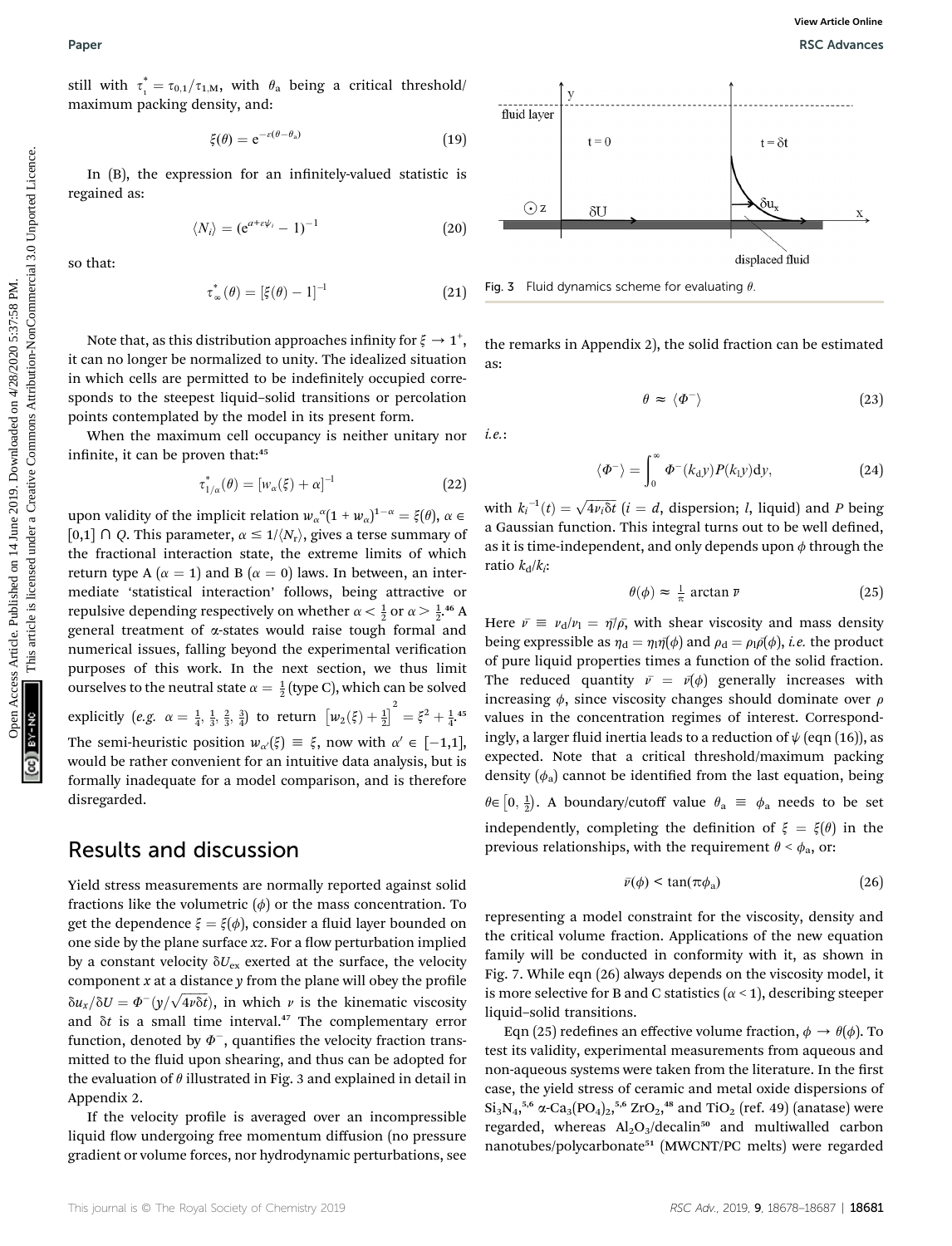as non-aqueous materials. In these systems, interaction mechanisms were mostly London–van der Waals with absent or irrelevant Vold's effect.<sup>52</sup> The first three were at/near their isoelectric points, where double-layer surface charges are negligible.<sup>53</sup> The structure of the anatase colloids was governed too by attractive van der Waals forces, which represents the main interaction mechanism in the last system as well.<sup>54</sup> Compressive yield stress in the fifth system, alumina in decalin, was still of the van der Waals type, modulated by a steric interparticle repulsive barrier of  $\sim 0.7$  nm of propionic acid, with no further electrostatic or structural energies coming into play. With the obvious exception of MWCNT/PC melts ( $T \approx 533$ ) K), all measurements were conducted at room temperature. The adopted extrapolation laws were Casson or Bingham, unambiguously written in the yield stress, viscosity, and shear rate, with no heuristic constants. In  $\text{Al}_2\text{O}_3$  systems, compressive yield stresses were numerically inferred from the measured variation of volume fraction solids with elevation. Any further physical chemistry details may be found in the references. **BSC Arbaness**<br>
as non-squeens, muterials, the theorem was objected to the shower article. Changes are<br>
interesting the value and we have been acceled to the access Article is likely<br>
the second on the second unit are dis

Every plot of  $\tau_{1/\alpha}^*$  vs.  $\phi$  was best fitted by means of each particle statistic,  $1/\alpha = 1$  (A),  $\infty$  (B), 2 (C) and the extracted model parameters are depicted in Table 1. Shear viscosity data vs. solid concentration were available for the system MWCNT/ PC<sup>55</sup> and fulfilled Eiler's law,  $\overline{\eta}(\phi) = \left[1 + \frac{1}{2}[\eta]\phi/(1 - \phi/\phi_{a})\right]^2$ 

(e.g. ref. 56), where a large intrinsic viscosity value ( $[\eta] = 165$ ) seems to be a feature of other carbon nanotube suspensions.<sup>57</sup> Quemada's model,  $\eta(\phi) = (1 - \phi/\phi_a)^{-2}$ , was generally adopted in the other guess of ill producing a good expression with viole the other systems, still producing a good agreement with yield stress profiles. Examples of the suitability of each model is shown in Fig. 4–6, while Fig. 7 shows how the model constraint in eqn (26) is fulfilled in these cases. Obviously, a similar agreement is also found for  $Ca_3(PO_4)_2/H_2O$ ,  $ZrO_2/H_2O$ , and  $Al_2O_3/C_{10}H_{18}$ .

Single-valued distribution (A) is the only one predicting a plateau, as is the evident case here of MWCNT/PC melts. A similar situation arises from kaolin colloids in water, paraffinic oil and liquid polybutadiene rubber, for which an S-shaped functional form analogous to eqn  $(18)$  was proven to hold.<sup>58,59</sup> Unluckily, the sparseness of physical chemistry properties of kaolin powders, especially when commercially supplied, do not allow for a data comparison with the other chemical systems, in Tables 1 and 2. Furthermore, the present model turns out to be fundamentally non-linear. Since chemical compositions of kaolin materials are markedly heterogeneous, to average over

| <b>Table 1</b> Yield stress model parameters |               |                |      |  |
|----------------------------------------------|---------------|----------------|------|--|
| Chemical system $(s/1)$                      | $\alpha$      | $\phi_{\rm a}$ | ε    |  |
| $Si_3N_4/H_2O$                               | $\frac{1}{2}$ | 0.452          | 31.7 |  |
| $Ca_3(PO_4)_2/H_2O$                          | $\Omega$      | 0.509          | 10.5 |  |
| ZrO <sub>2</sub> /H <sub>2</sub> O           | $\frac{1}{2}$ | 0.393          | 26.1 |  |
| TiO <sub>2</sub> /H <sub>2</sub> O           | 0             | 0.523          | 18.6 |  |
| $Al_2O_3/C_{10}H_{18}$                       | 0             | 0.527          | 30.9 |  |
| $C/(-O-(C=O)-O-)_n$                          | 1             | 0.443          | 69.8 |  |



Fig. 4 Example of particle statistics  $\alpha = 0$ . Reduced yield stress versus solid volume fraction for the anatase system  $TiO<sub>2</sub>/H<sub>2</sub>O$  (densely dashed line,  $\alpha = 0$ ; dashed line,  $\alpha = 1$ ; solid line,  $\alpha = \frac{1}{2}$ ). Model<br>parameters for  $\alpha = 0$  are in Table 1. Best fits with similar quality were parameters for  $\alpha = 0$  are in Table 1. Best fits with similar quality were also met in  $Ca_3(PO_4)_2/H_2O$  and  $Al_2O_3/C_{10}H_{18}$  systems.



Fig. 5 Example of particle statistics  $\alpha = \frac{1}{2}$ . Reduced yield stress versus<br>solid volume fraction for Si-N-/H-O, Lines and symbols are as in solid volume fraction for  $Si<sub>3</sub>N<sub>4</sub>/H<sub>2</sub>O$ . Lines and symbols are as in Fig. (4), and model parameters for  $\alpha = \frac{1}{2}$  are in Table 1. Best fits with similar quality were also obtained in  $ZrO$ . /H-O similar quality were also obtained in  $ZrO<sub>2</sub>/H<sub>2</sub>O$ .

distinct solid components would require an extension of this approach to the framework of multi-phase media. Finally, on increasing  $\alpha$ , (B) and (C) distributions imply steeper behaviors, as they are usually indicative of stronger interactions.



Fig. 6 Example of particle statistics  $\alpha = 1$ . Reduced yield stress versus solid volume fraction for MWCNT/PC. Lines and symbols are as in Fig. 4, and model parameters for  $\alpha = 1$  are in Table 1.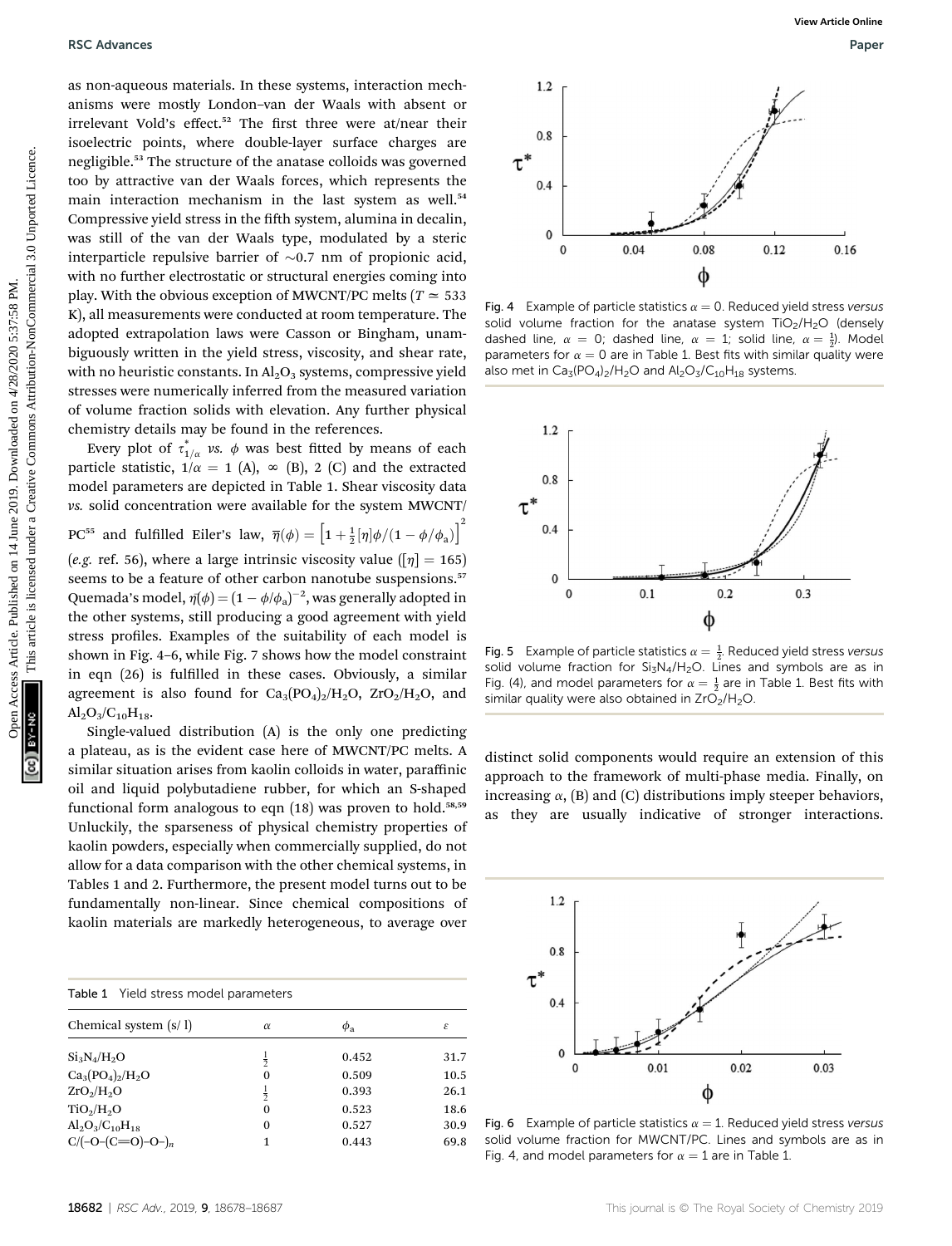

Fig. 7 Representation of eqn (26) in each of the instances in Fig. 4–6 with  $\bar{\rho} = 1 + (\rho_s/\rho_l - 1)\phi$ . From the top, TiO<sub>2</sub>/H<sub>2</sub>O ( $\rho_s/\rho_l \approx 4.23$ , short-<br>dashed). Si-N ./H-O (e /e,  $\approx 3.17$  medium-dashed) and MWCNT/PC dashed), Si<sub>3</sub>N<sub>4</sub>/H<sub>2</sub>O ( $\rho_s/\rho_l \approx 3.17$ , medium-dashed) and MWCNT/PC  $(\rho_s/\rho_l \approx 1.17$ , long-dashed). As expected, each of the functions  $\theta - \phi_a$  is always positive in the respective experimental domain,  $\phi \le 0.12$  (TiO<sub>2</sub>),  $\phi \leq 0.32$  (Si<sub>3</sub>N<sub>4</sub>), and  $\phi \leq 3 \times 10^{-2}$  (MWCNT).

Improving the agreement in Fig. 6 likely requires the combination of further interaction states.

The maximum solid loading is known exactly in two cases, the first of which,  $\phi_m = 0.54$  (Al<sub>2</sub>O<sub>3</sub>/C<sub>10</sub>H<sub>18</sub>),<sup>50</sup> agrees with  $\phi_a \approx$ 0.53 in Table 1. Volume corrections due to propionic acid layers were estimated to be less than 1%. The second,  $\phi_{\rm m} = 0.146$  $(TiO<sub>2</sub>/H<sub>2</sub>O)$ , was highly affected by porosity (nanoparticles forming an interlinked porous network in the liquid) and thus is not directly comparable with  $\phi_a$ .<sup>49</sup> The fraction  $\phi_a$  was reported at the third digit, as the model was sensitive to it.

To interpret the model parameters by the extent of particle interactions, relevant energetic quantities at mesoscopic/ macroscopic scales were collected in Table 2, i.e. the Hamaker constant for particles in the dispersant  $(A_H)$ , which reflects the difference between the polarizabilities of solid and liquid molecules, and Young's/bulk moduli of the solid phase  $(E, K)$ , defining the elastic response in homogeneous isotropic materials. While  $A_{\rm H}$  is known to relate with  $\tau_{0},^{6,48}$  elastic (and loss) moduli, detected from oscillatory tests at  $\sim$ 1 Hz, were recently found to be proportional to the yield stress of gel (Carbopol) solutions.<sup>9</sup>

The aqueous Hamaker constant was determined by the knowledge of optical spectra of  $Si<sub>3</sub>N<sub>4</sub>$  (ref. 60) and ZrO<sub>2</sub> (ref. 61) from Lifshitz theory. For  $TiO<sub>2</sub>$ , it was deduced from linearly correlating yield stress data with the square zeta potential.<sup>62</sup> As

| Table 2 Particle-particle interactions and elastic solid constants |            |            |            |  |
|--------------------------------------------------------------------|------------|------------|------------|--|
| Chemical system (s/l)                                              | $A_H$ [zJ] | E<br>[GPa] | K<br>[GPa] |  |
| $Si_3N_4/H_2O$                                                     | 46         | 320        | 245        |  |
| $Ca_3(PO_4)_2/H_2O$                                                | 23         | 104        | 76         |  |
| ZrO <sub>2</sub> /H <sub>2</sub> O                                 | 88         | 241        | 181        |  |
| TiO <sub>2</sub> /H <sub>2</sub> O                                 | 37         | 167        | 192        |  |
| $Al_2O_3/C_{10}H_{18}$                                             | 20         | 400        | 255        |  |
| $C/(-O-(C=O)-O^{-})_{n}$                                           | 8          | 740        | 442        |  |

in the case of colloidal  $Al_2O_3$  in decalin,<sup>50</sup> the Tabor-Winterton approximation was adopted to evaluate  $A_H$  of tricalcium phosphate particles. Upon neglecting retardation effects, it gives:<sup>63</sup>

$$
A_{\rm H} \approx \frac{3}{4} k_{\rm B} T \left( \frac{\varepsilon_{\rm s} - \varepsilon_{\rm l}}{\varepsilon_{\rm s} + \varepsilon_{\rm l}} \right)^2 + \frac{3}{16\sqrt{2}} h v_{\rm e} \frac{\left( n_{\rm s}^2 - n_{\rm l}^2 \right)^2}{\left( n_{\rm s}^2 + n_{\rm l}^2 \right)^{\frac{3}{2}}} \tag{27}
$$

with refractive indices in the visible spectrum set to  $n_s \approx 1.6$ , and  $n_1 = 1.33$  and static dielectric constants  $\varepsilon_s \approx 15.4$ , and  $\varepsilon_l =$ 80. The UV absorption frequency should range here in (ref. 63)  $(3-4) \times 10^{15}$  Hz so that a mean  $\nu_e \approx 3.5 \times 10^{15}$  Hz was assumed. Because data for  $\alpha$ -Ca<sub>3</sub>(PO<sub>4</sub>)<sub>2</sub> are scarce,  $n_s$  is inferred from optical spectra of calcium phosphate glasses<sup>64</sup> in the proportion  $[CaO] : [P<sub>2</sub>O<sub>5</sub>] = 1 : 3$  and  $\varepsilon<sub>s</sub>$  is that of hydroxyapatite, as it was successfully employed in a DLVO theory for amorphous particles.<sup>65</sup> The Hamaker constant for MWCNT/PC was also evaluated, from the combining law<sup>66</sup> for the pure materials values  $A_{\rm SH}$  $\approx 100$  zJ (ref. 67) and  $A_{\text{H}} = 50.8$  zJ:<sup>68</sup>

$$
A_{\rm H} \approx \left(A_{\rm sH}^{\frac{1}{2}} - A_{\rm H}^{\frac{1}{2}}\right)^2 \tag{28}
$$

Elastic features were taken from rather recent literature on each of the solid compounds listed in the tables. For  $Si<sub>3</sub>N<sub>4</sub>$ , an average E value among three families of samples was considered, which is then representative of Ceradyne Ceralloy.<sup>69</sup> Neartheoretical density values were adopted for  $\text{Al}_2\text{O}_3$  (ref. 69) and K of  $\beta$ -Si<sub>3</sub>N<sub>4</sub>,<sup>69</sup> which was the most abundant silicon nitride phase ( $\sim$ 84.4% wt) in the original fluid samples of Fig. 5.70 The Young's modulus for  $\alpha$ -Ca<sub>3</sub>(PO<sub>4</sub>)<sub>2</sub> was experimentally measured, with the bulk one being calculated instead using ab initio density functional theory calculations  $(DFT),<sup>71</sup>$  *i.e.* the same numerical framework employed to get the elastic constants of TiO<sub>2</sub> (anatase)<sup>72</sup> and  $ZrO<sub>2</sub>$ .<sup>73</sup> Average values between the predictions from generalized gradient (GGA) and local density approximations (LDA) were regarded for the monoclinic  $ZrO<sub>2</sub>$ phase. Concerning MWCNT, E was taken from an atomistic potential simulation,<sup>74</sup> whereas the diamond value was used for K. 75 Paper<br>
On  $\frac{1}{2}$  in the case of colloidal Al,O<sub>2</sub> in desiring,<sup>20</sup> the Tables-Women<br>  $\phi_n = 0$ <br>  $\phi_n = 0$ <br>  $\phi_n = 0$ <br>  $\phi_n = 0$ <br>  $\phi_n = 0$ <br>  $\phi_n = 0$ <br>  $\phi_n = 0$ <br>  $\phi_n = 0$ <br>  $\phi_n = 0$ <br>  $\phi_n = 0$ <br>  $\phi_n = 0$ <br>  $\phi_n = 0$ <br>  $\phi_n = 0$ <br>  $\phi$ 

> To proceed, the quantitative insight now is to link  $A_H$  to  $\phi_a$ , and  $E$ ,  $K$  to  $\varepsilon$ . On increasing the extent of the repulsive forces, particles exhibit an effective size  $(r_e)$  and volume fraction  $(\phi_e)$ , relating with unperturbed values as<sup>76</sup>  $\phi/\phi^* = (r/r^*)^3$ .<br>Accordingly, by representing  $\phi = \phi(A)$ , one

> Accordingly, by representing  $\phi_a = \phi_a(A_H)$ , one can verify a meaningful linear correlation that extrapolates, in the limit  $A_{\rm H} \rightarrow 0^+$ , a good estimate for the packing fraction of the simple cubic cell,  $\phi_a$  (0<sup>+</sup>) = 0.517 against  $\pi/6 \approx 0.524$  (Fig. 8).<br>Decarding  $\phi = \phi(F, K)$  it still shows a recognable linear trand Regarding  $\varepsilon = \varepsilon(E, K)$ , it still shows a reasonable linear trend with both elastic constants (Fig. 9 and 10). As expected upon E,  $K \rightarrow 0^+$ , the stiffness parameter  $\varepsilon(0^+) \rightarrow 0$  as well. The behaviors in Fig. 8–10 did not vary appreciably upon changing the yield stress data from Bingham to Casson, which were both available for anatase.<sup>49</sup>

> Such correlations, especially with the Young's modulus, are suggestive of a linear law between  $\varepsilon$  and the interatomic spring constant of the solid compounds, consistent with a microscopic definition of the stiffness parameter, *i.e.*: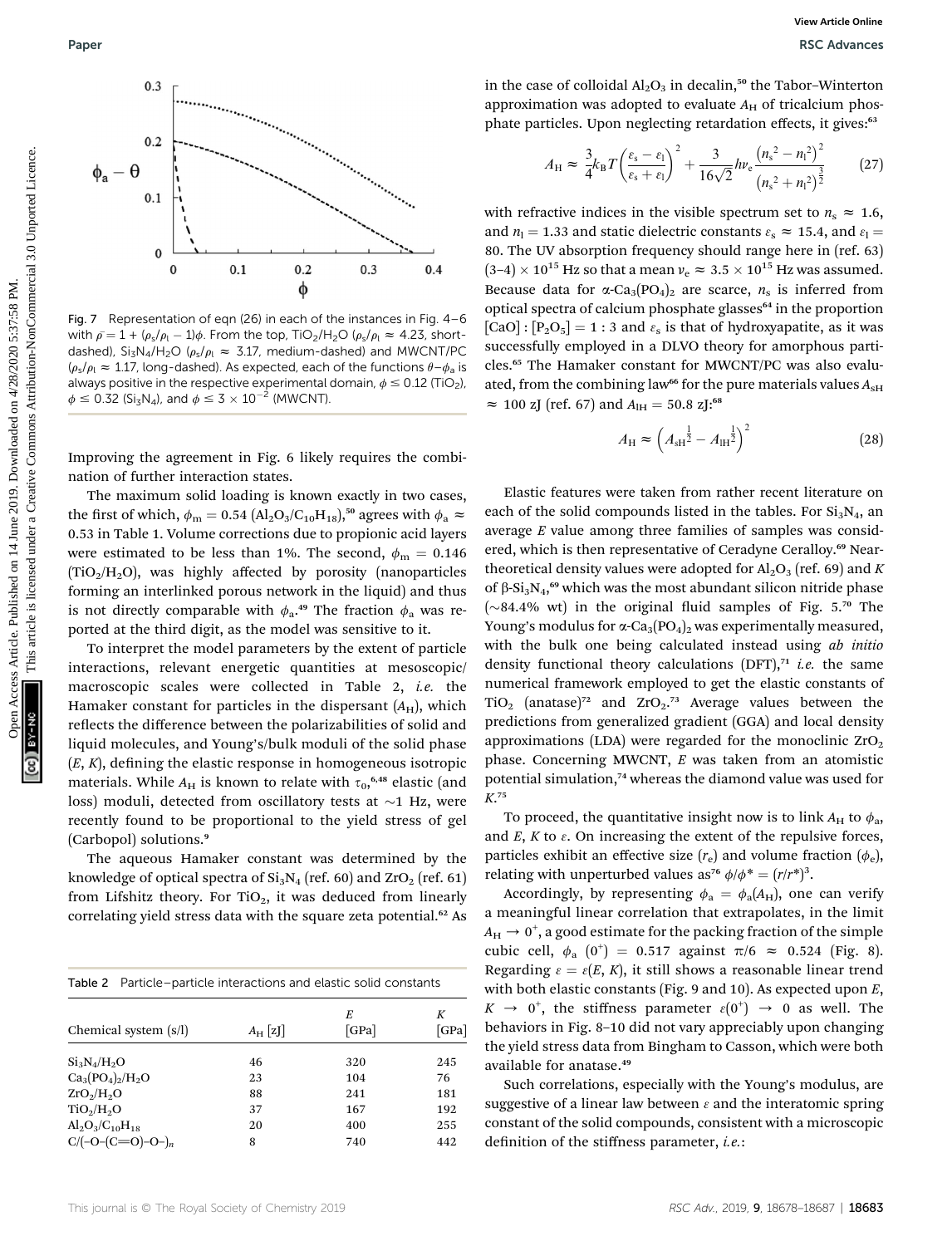

Fig. 8 Packing fraction versus the Hamaker constant, best fitted by  $\phi_a = 10^{-3} \times (517.2 - 1.2A_H)$ . Data from Table 2.



Fig. 9 Stiffness parameter versus the Young's modulus, best fitted by  $\varepsilon = 9.3 \times 10^{-2} E$  [GPa]. Data from Table 2.



Fig. 10 Stiffness parameter versus the bulk modulus, best fitted by  $\varepsilon =$  $14.0 \times 10^{-2} K$  [GPa]. Data from Table 2.

$$
\frac{1}{\varepsilon r_0} \left( \frac{\partial^2 V}{\partial r^2} \right)_{r_0} \approx \text{const.}
$$
 (29)

where  $V = V(r)$  is the bond energy and its curvature is calculated at the equilibrium interatomic distance  $r = r_0$ . The constant term on the right identifies an intrinsic elastic modulus, as it would promptly follow from the knowledge of potential energy details (e.g. Lennard-Jones) combined with the best fit of  $\varepsilon$  vs. E.

In conclusion, it is noteworthy to point out a couple of formal issues met in this analysis. First, the equations for  $\tau_0$ cannot be reduced to a power law in  $\phi$  where, as in fractal-like structures, the exponent is expected to account for the

interaction rate.<sup>76</sup> This doesn't mean, evidently, that  $(B)$  or  $(C)$ distributions would not yield good numerical approximations for such cases as well. Second, the model inadequacy to reproduce  $\tau^*_{1/\alpha} \rightarrow 0$  in the limit of infinite dilution is anyway recovered upon  $\varepsilon \to \infty$ . The actual values of stiffness parameters should guarantee a rather fast convergence since, for (A) and (B) distributions with  $e^{\varepsilon(\phi_a - \frac{1}{4})} \gg 1$  and  $\phi_a \sim \frac{1}{2}$ .

$$
\tau_{1,\infty}^* \approx e^{-\epsilon/4} \left[ 1 + \frac{\varepsilon}{2\pi} \left( \frac{\partial \overline{\nu}}{\partial \phi} \right)_0 \phi \right] + O(\phi^2), \tag{30}
$$

the numbers in Table 1 reasonably return  $\tau_{1,\infty}^* \sim (10^{-8} - 10^{-1})$  when  $\phi \to 0^*$ .

#### Conclusive remarks

Solid concentration affects the properties of complex fluids, and we put forward the (re)definition of an effective volume fraction  $(\theta)$  for the yield stress behavior, here evaluated in terms of a reduced kinematic viscosity. Aggregation clusters contributing to  $\tau_0$  are modelled by canonical ensembles of (displaced) volumes, with particle statistics determined by the occupancy number.

This conjecture points out an average cluster that is representative of the incipient state of motion, with given liquid and solid fractions. A class of statistical mechanics laws defines yield stress in terms of two coefficients, the maximum packing threshold  $(\phi_a)$  and the particle stiffness parameter  $(\varepsilon)$ , e.g.:

$$
1/\tau_0(\phi) \sim e^{-\varepsilon[\theta(\phi) - \phi_a]} \pm 1 \tag{31}
$$

which turn out to relate to the Hamaker constant and elastic moduli of the solid phase.

#### Conflicts of interest

There are no conflicts to declare.

#### Appendixes

#### Appendix 1

We resume here some of the well known results for eqn (8) in (A) and (B).<sup>77</sup> In comparison to the original theories, the energy of the level  $k(E_k)$  is mapped initially into  $\psi_k$ , the Boltzmann energy  $(k_BT)$  into 1/ $\varepsilon$  and the chemical potential  $(\mu)$  into  $\psi_a$ . In fact, the energy representation is regained upon eqn (11).

Consider thus the restricted partition function specified by eqn  $(9)$  and  $(10)$ . In  $(A)$ , the mean particle number in a state i reads:

$$
\langle N_i \rangle = \frac{P_i Z_i(n-1)}{Z_i(n) + P_i Z_i(n-1)}
$$
 (A.1)

where, to work it out, the following expansion can be used upon  $\Delta n/n \ll 1$ :

$$
\ln Z_i(n - \Delta n) \approx \ln Z_i(n) - a_i \Delta n \tag{A.2}
$$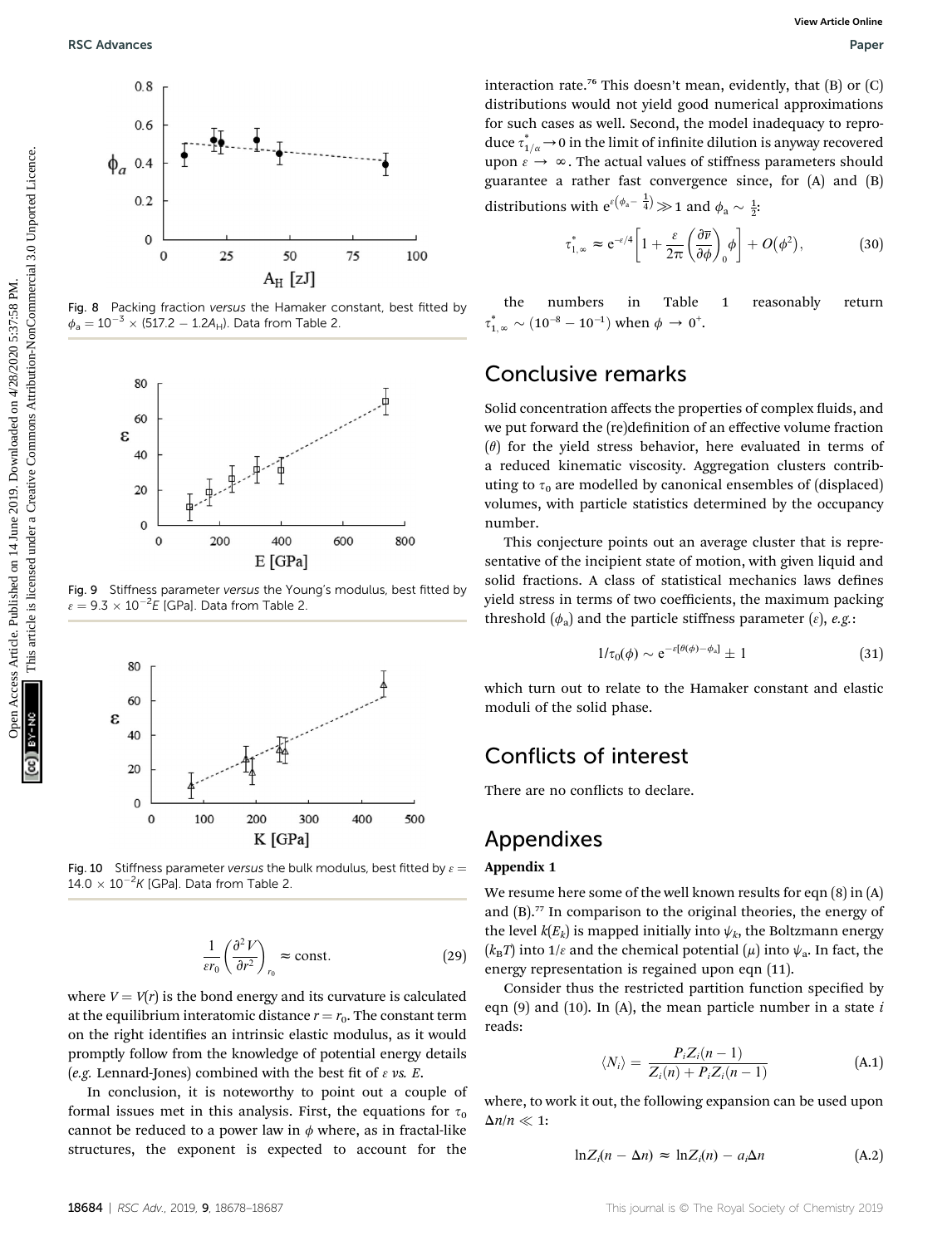and, for a sum over many states, the following approximation:

$$
a_i = \left(\frac{\partial \ln Z_i}{\partial n}\right) \approx \left(\frac{\partial \ln Z}{\partial n}\right) = a \tag{A.3}
$$

implies:

$$
\frac{Z_i(n-1)}{Z_i(n)} \approx e^{-a} \tag{A.4}
$$

Replacing this result into eqn (A.1) proves eqn (14). In (B), let's use the former logarithmic expansion:

$$
\langle N_i \rangle = \frac{P_i Z_i(n-1) + 2P_i^2 Z_i(n-2) + \dots}{Z_i(n) + P_i Z_i(n-1) + P_i^2 Z_i(n-2) + \dots}
$$
 (A.5)

to get:

$$
\langle N_i \rangle = \frac{\sum_{N_i} N_i P_i e^{-a N_i}}{\sum_{N_i} P_i e^{-a N_i}}
$$
(A.6)

the numerator of which is expressible through:

 $\epsilon \sum$  $\overline{N}_i$  $N_i P_i e^{-aN_i}$  $-\frac{\partial}{\partial x}$  $\partial \psi_i$  $\overline{\phantom{0}}$  $\overline{N}_i$  $P_i$ e<sup>-1</sup>  $(A.7)$ 

Obviously, after noting the infinite geometric series:

$$
\sum_{N_i=0}^{\infty} P_i e^{-aN_i} = (1 - e^{-\epsilon \psi_i - a})^{-1}
$$
 (A.8)

Eqn (20) is recovered at once, since:

$$
\langle N_i \rangle = \frac{1}{\varepsilon} \frac{\partial}{\partial \psi_i} \ln \left( 1 - e^{-\varepsilon \psi_i - a} \right) \tag{A.9}
$$

Remember that eqn (A.3) upon eqn (11) gives  $a = -\mu/(k_B T)$ . We accordingly interpret the ratio  $-a/\varepsilon$  in the corresponding<br>relationship to essign a share-territia expression state of the relationship to assign a characteristic aggregation state of the disperse system (a percolation-like point  $\psi_a$ ) in every statistic here regarded.

#### Appendix 2

For the incompressible flow in Fig. 3, with  $\delta u_y = \delta u_z = 0$ , with no pressure gradient and volume forces, the balanced equation for the momentum along  $x$  brings us to:

$$
\rho \frac{\partial \delta u_x}{\partial t} = -\eta \frac{\partial^2 \delta u_x}{\partial y^2}
$$
 (B.1)

where the constants,  $\rho$  and  $\eta$ , denote the mass density and shear viscosity coefficient. This is the basic equation to get the complementary error function and the Gaussian probability distribution in eqn (24).

To evaluate the fraction  $\theta$  in eqn (17), we form the quantity:

$$
\widehat{\theta}(r,\delta t) = \frac{\delta x \delta y \delta z}{\delta X \delta Y \delta Z}
$$
 (B.2)

with each displacement at the numerator being timedependent, with  $\delta X_i = \delta x_i$  (0). Since no perturbation develops along y and z, one has  $\delta y / \delta Y = \delta z / \delta Z = 1$ , and:

$$
\widehat{\theta}(y,\delta t) = \frac{\delta u_x}{\delta U} = \Phi^{-}\left(\frac{y}{\sqrt{4v_d\delta t}}\right)
$$
(B.3)

where  $\delta x/\delta u_x = \delta X/\delta U = \delta t$ . To average the solid fraction and eliminate the dependencies on time and space, we limit ourselves to the free momentum distribution  $(P)$  in the liquid flow and disregard perturbations from long-ranged hydrodynamic interactions among particles.<sup>78</sup> They are expected to be negligible upon decreasing speed at the incipient motion<sup>79</sup> and increasing dilution of the dispersed units.<sup>80</sup> Hydrodynamic back-flows may be effectively screened as well by charged particles,<sup>81</sup> while in systems like complex fluid interfaces they are generally not.<sup>82</sup> Paper<br>
and, for a sum over many states, the following approximation: with each displacement at the numerator being time<br>  $\alpha_1 = \begin{pmatrix} 3 \text{ h } Z(n) \\ 2\text{ m} \end{pmatrix} = \begin{pmatrix} 0 \text{ h } Z(n) \\ \text{ m} \end{pmatrix} = \begin{pmatrix} 0 \text{ h } Z(n) \\ \text{ m} \end{pmatrix} = e^{-1}$ 

Therefore, still with the same notations of eqn (24), it turns out that  $(x_i = x, y, z)$ :

$$
\theta \approx \left\langle \widehat{\theta}(y,\delta t) \right\rangle = \iiint \Phi^{-}(k_{\rm d}y) \prod_{i} P(k_{\rm i}x_{i}) dr \tag{B.4}
$$

which, since:

$$
\int_0^\infty P(k_1x_i) \mathrm{d}x_i = 1 \tag{B.5}
$$

and:

$$
\int_0^\infty \Phi^{-}(k_{\rm d}y) P(k_{\rm l}y) dy = -\frac{i}{2\pi} \ln\left(\frac{\nu_{\rm l} + i\nu_{\rm d}}{\nu_{\rm l} - i\nu_{\rm d}}\right) \tag{B.6}
$$

reduces, after some mathematical developments, to eqn (25).

#### Acknowledgements

Jordi Sancho-Parramon and Prabhu Nott are acknowledged for their useful remarks. This work started years ago and was partly supported by a former Italian MURST (40%).

#### References

- 1 P. Coussot, Rheol. Acta, 2017, 56, 163–176.
- 2 P. Coussot, Rheol. Acta, 2018, 57, 1–14.
- 3 R. R. Huilgol, Phys. Fluids, 2002, 14, 1269–1283.
- 4 A. Wachs and I. A. Frigaard, J. Non-Newtonian Fluid Mech., 2016, 238, 189–204.
- 5 S. A. Mezzasalma, J. Colloid Interface Sci., 1997, 190, 302–306.
- 6 S. A. Mezzasalma, Phys. Rev. E: Stat. Phys., Plasmas, Fluids, Relat. Interdiscip. Top., 1998, 57, 3134–3141.
- 7 G. V. Franks, J. Colloid Interface Sci., 2002, 249, 44–51.
- 8 E.-J. Teh, Y.-K. Leong, Y. Liu, V. S. J. Craig, R. B. Walsh and S. C. Howard, Langmuir, 2010, 26, 3067–3076.
- 9 J. Boujlel and P. Coussot, Soft Matter, 2013, 9, 5898-5908.
- 10 A. R. Koblitz, S. Lovett and N. Nikiforakis, Physical Review Fluids, 2018, 3, 023301.
- 11 H. A. Barnes, J. Non-Newtonian Fluid Mech., 1999, 81, 133– 178.
- 12 P. Coussot, Q. D. Nguyen, H. T. Huynh and D. Bonn, Phys. Rev. Lett., 2002, 88, 175501.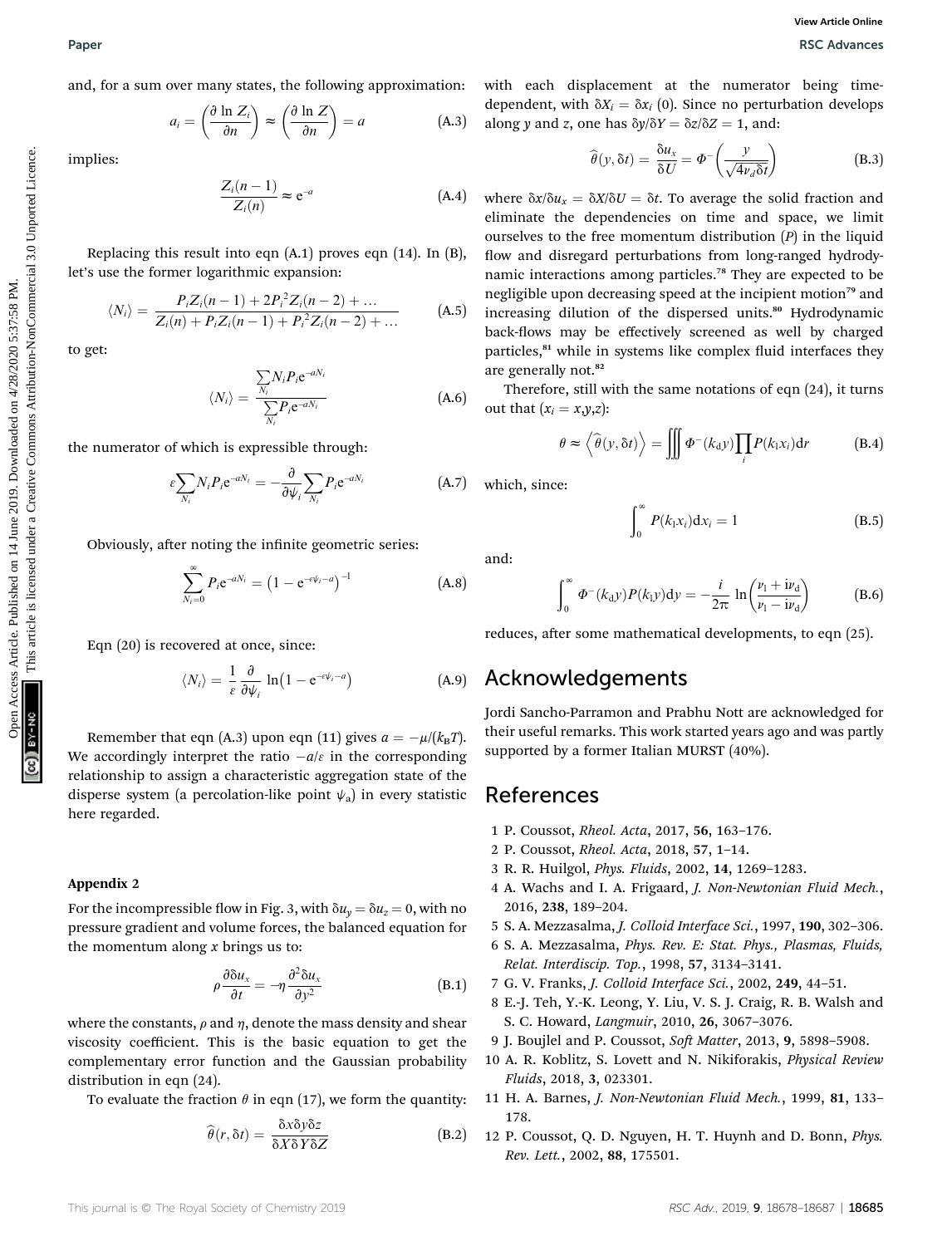- 13 M. Jenny, S. Kiesgen de Richter, N. Louvet, S. Skali-Lami and Y. Dossmann, Physical Review Fluids, 2017, 2, 023302.
- 14 B. Coleman, H. Markovitz and W. Noll, Viscometric Flows of Non-Newtonian Fluids: Theory and Experiment, Springer, Berlin, 1966.
- 15 P. Samyn and H. Taheri, J. Mater. Sci., 2016, 51, 9830–9848.
- 16 F. Yang, K. Paso, J. Norrman, C. Li, H. Oschmann and J. Sjöblom, *Energy Fuels*, 2015, 29, 1368-1374.
- 17 C. Zhao, G. Yuan, D. Jia and C. C. Han, Soft Matter, 2012, 8, 7036–7043.
- 18 A. Chakrabarty and U. Maitra, J. Phys. Chem. B, 2013, 117, 8039–8046.
- 19 G. Ovarlez, Q. Barral and P. Coussot, Nat. Mater., 2010, 9, 115.
- 20 H. J. Choi and M. S. Jhon, Soft Matter, 2009, 5, 1562-1567.
- 21 S. A. Mezzasalma and G. J. Koper, Colloid Polym. Sci., 2002, 280, 160–166.
- 22 A. K. Kota, B. H. Cipriano, M. K. Duesterberg, A. L. Gershon, D. Powell, S. R. Raghavan and H. A. Bruck, Macromolecules, 2007, 40, 7400–7406.
- 23 D. Stauffer and A. Aharony, Introduction to Percolation Theory, 1985.
- 24 S. Arbabi and M. Sahimi, Phys. Rev. Lett., 1990, 65, 725–728.
- 25 M. Sahini and M. Sahimi, Applications Of Percolation Theory, CRC Press, London, 1994.
- 26 P. Ball, Nat. Mater., 2016, 15, 1227.
- 27 S. Edwards and R. Oakeshott, Phys. A, 1989, 157, 1080–1090.
- 28 C. Zhao, G. Yuan, D. Jia and C. C. Han, Soft Matter, 2012, 8, 7036–7043.
- 29 M. T. Zafarani-Moattar and R. Majdan-Cegincara, Fluid Phase Equilib., 2013, 354, 102–108.
- 30 E. K. Hobbie and D. J. Fry, J. Chem. Phys., 2007, 126, 124907.
- 31 C. A. Mitchell and R. Krishnamoorti, Macromolecules, 2007, 40, 1538–1545.
- 32 M. J. Kayatin and V. A. Davis, Macromolecules, 2009, 42, 6624–6632.
- 33 Y. Dror, W. Pyckhout-Hintzen and Y. Cohen, Macromolecules, 2005, 38, 7828–7836.
- 34 V. Georgakilas, K. Kordatos, M. Prato, D. M. Guldi, M. Holzinger and A. Hirsch, J. Am. Chem. Soc., 2002, 124, 760–761.
- 35 R. Bandyopadhyaya, E. Nativ-Roth, O. Regev and R. Yerushalmi-Rozen, Nano Lett., 2002, 2, 25–28.
- 36 M. S. P. Shaffer and A. H. Windle, Macromolecules, 1999, 32, 6864–6866.
- 37 M. L. Usrey, A. Chaffee, E. S. Jeng and M. S. Strano, J. Phys. Chem. C, 2009, 113, 9532–9540.
- 38 R. J. Flatt and P. Bowen, J. Am. Ceram. Soc., 2006, 89, 1244– 1256.
- 39 R. J. Flatt and P. Bowen, J. Am. Ceram. Soc., 2007, 90, 1038– 1044.
- 40 P. Coussot, L. Tocquer, C. Lanos and G. Ovarlez, J. Non-Newtonian Fluid Mech., 2009, 158, 85–90.
- 41 W. Strieder and R. Aris, Variational Methods Applied to Problems of Diffusion and Reaction, Springer-Verlag, Berlin Heidelberg, Germany, 1973.
- 42 A. Coniglio, U. D. Angelis and A. Forlani, J. Phys. A: Math. Gen., 1977, 10, 1123.
- 43 A. Bach, Indistinguishable Classical Particles (Lecture Notes in Physics, Monograph 44), Springer-Verlag, Berlin Heidelberg, New York, Germany, 1997. **BSC Articles.** We whether Statistics, N. Lowes, S. Stalistanniand 42 A. Conjelly, U. D. Angels and A. Polaristic Phys. A. Non-<br>
1. Loweston, Physical Revise Article. Published Commons Articles. The Commons Article is lice
	- 44 L. Durand, Am. J. Phys., 2004, 72, 1082–1094.
	- 45 G. Joyce, S. Sarkar, J. Spalek and K. Byczuk, Phys. Rev. B: Condens. Matter Mater. Phys., 1996, 53, 990–993.
	- 46 Y.-S. Wu, Phys. Rev. Lett., 1994, 73, 922–925.
	- 47 R. Bird, W. Stewart and E. Lightfoot, Transport Phenomena, John Wiley & Sons, New York, US, 1960.
	- 48 Y. Leong, P. Scales, T. Healy, D. Boger and R. Buscall, J. Chem. Soc., Faraday Trans., 1993, 89, 2473–2478.
	- 49 W. J. Tseng and K.-C. Lin, Mater. Sci. Eng., A, 2003, 355, 186– 192.
	- 50 L. Bergström, C. Schilling and I. Aksay, J. Am. Ceram. Soc., 1992, 75, 3305–3314.
	- 51 S. Jin, D. Choi and D. Lee, Colloids Surf., A, 2008, 313–314, 242–245.
	- 52 N. Dzuy and D. Boger, J. Rheol., 1985, 29, 335–347.
	- 53 R. Pradip and S. Malghan, J. Am. Ceram. Soc., 1996, 79, 2567– 2576.
	- 54 S. Pande, A. Chaudhary, D. Patel, B. Singh and R. Mathur, RSC Adv., 2014, 4, 13839–13849.
	- 55 D. Dijkstra, M. Cirstea and N. Nakamura, Rheol. Acta, 2010, 49, 769–780.
	- 56 S. A. Mezzasalma, Colloid Polym. Sci., 2001, 279, 22–32.
	- 57 K. Donovan and K. Scott, J. Chem. Phys., 2013, 138, 244902.
	- 58 D. T. Beruto, A. Lagazzo, R. Botter and R. Grillo, Particuology, 2009, 7, 438–444.
	- 59 D. Beruto, A. Lagazzo and R. Botter, Colloids Surf., A, 2012, 396, 153–160.
	- 60 H. D. Ackler, R. H. French and Y.-M. Chiang, J. Colloid Interface Sci., 1996, 179, 460–469.
	- 61 L. Bergstrom, A. Meurk, H. Arwin and D. Rowcliffe, J. Am. Ceram. Soc., 1996, 79, 339–348.
	- 62 A. Gòmez-Merino, F. Rubio-Hernàndez, J. Velàzquez-Navarro, F. Galindo-Rosales and P. Fortes-Quesada, J. Colloid Interface Sci., 2007, 316, 451–456.
	- 63 J. N. Israelachvili, Intermolecular and Surface Forces, 1991.
	- 64 E. Lee and E. Taylor, Opt. Mater., 2006, 28, 200–206.
	- 65 T. Morgan, T. Goff and J. Adair, Nanoscale, 2011, 3, 2044– 2053.
	- 66 J. N. Israelachvili, Proceedings of the Royal Society A: Mathematical, Physical and Engineering Sciences, 1972, 331, 39–55.
	- 67 M.-F. Yu, T. Kowalewski and R. Ruoff, Phys. Rev. Lett., 2001, 86, 87–90.
	- 68 R. French, J. Am. Ceram. Soc., 2004, 83, 2117–2146.
	- 69 D. de Faoite, D. Browne, F. Chang-Díaz and K. T. Stanton, J. Mater. Sci., 2012, 47, 4211–4235.
	- 70 S. Mezzasalma and D. Baldovino, J. Colloid Interface Sci., 1996, 180, 413–420.
	- 71 L. Liang, P. Rulis and W. Ching, Acta Biomater., 2010, 6, 3763–3771.
	- 72 X. Ma, P. Liang, L. Miao, S. Bie, C. Zhang, L. Xu and J. Jiang, Phys. Status Solidi B, 2009, 246, 2132–2139.